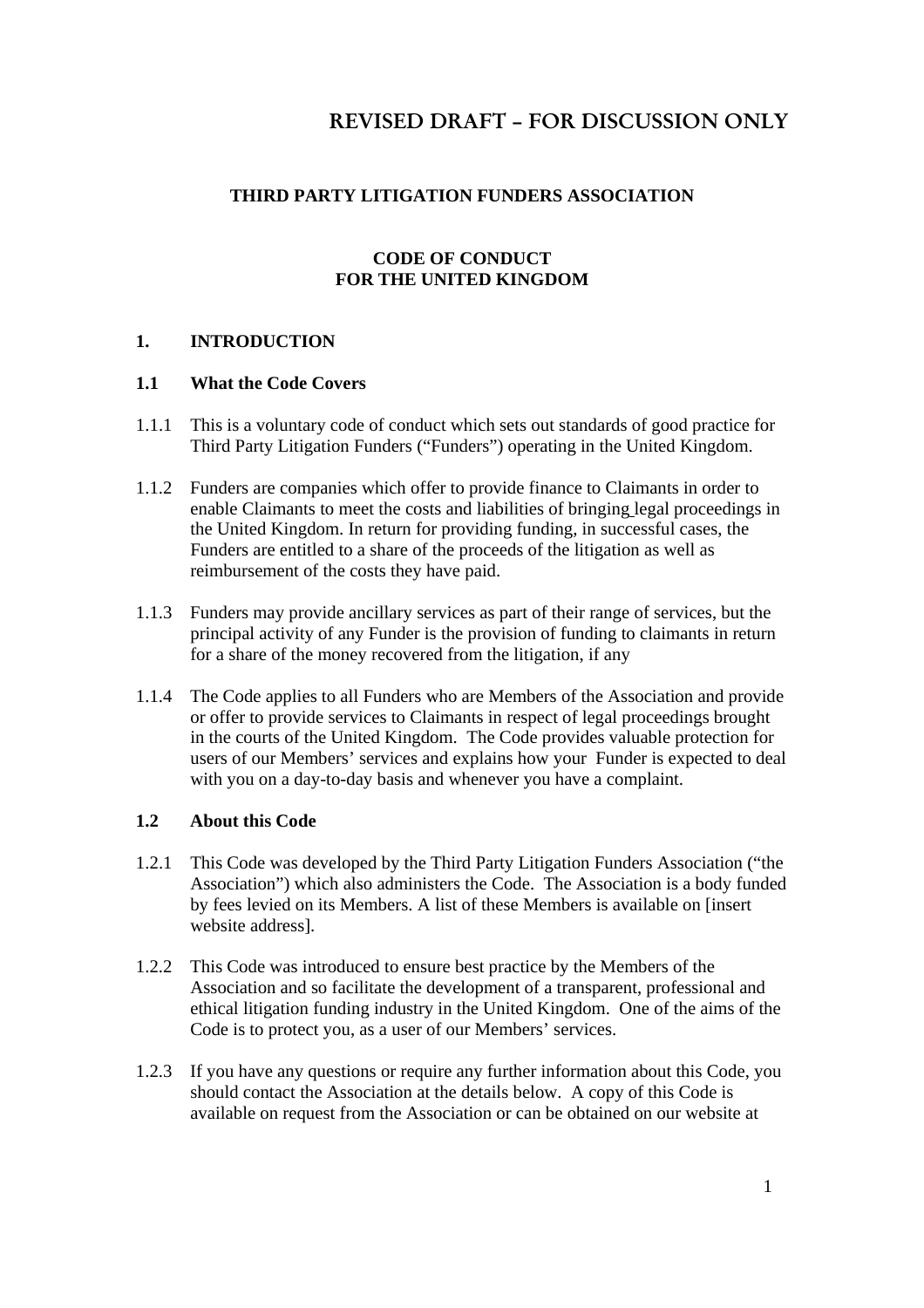[insert website address] or on the website of the Civil Justice Council at www.civiljusticecouncil.gov.uk

#### **1.3 Objectives of this Code**

- 1.3.1 The objectives of this Code are to:
	- (a) facilitate the development of a responsible litigation funding industry in the United Kingdom ;
	- (b) deemed to be meritorious
	- (c) protect your interests by setting minimum standards for Litigation Funding Agreements, requiring full disclosure of each Litigation Funding Agreement and ensuring proper procedures are in place to handle any complaints you may have against any of our Members
	- (d) identify high professional and ethical standards for our Members and take appropriate action should these standards be breached; market confidence: maintain confidence in the services provided by Funders
	- (e) minimise the risk of default by our Members on their obligations to you; public awareness: promoting an understanding of third party funding
	- (f) promote greater acceptance and wider use of Third Party Litigation Funders by the Courts and the Legal Profession in the United Kingdom; and
	- $(g)$  foster the competitive environment which exists in the litigation funding industry in the United Kingdom.
- 1.4 In this Code, "we" or "us" refers to the Association and " Funder" or "Member" refers to a member of the Association who has offered to enter into or has entered into a Litigation Funding Agreement with **you**. All other definitions are set out in the Appendix to this Code.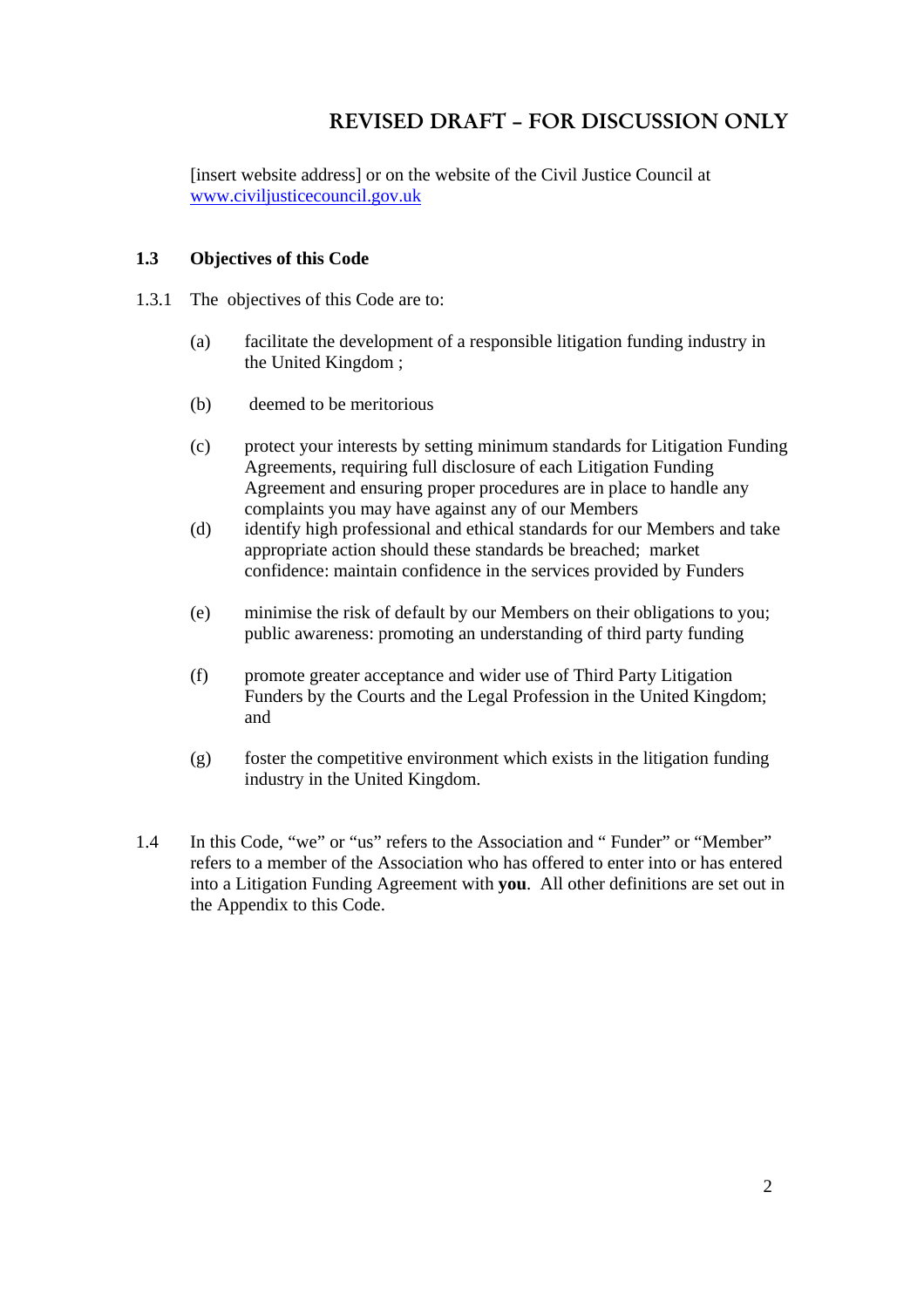### **2. WHAT CLAIMS CAN BE FUNDED?**

#### **2.1 Criteria Applied by Our Members**

- 2.1.1 In general terms, a Funder will decide whether it wants to enter into a Litigation Funding Agreement with you by assessing (among other things):
	- (a) the strength and merits of your claim;
	- (b) the type of your claim;
	- (c) when your claim arose;
	- (d) the court in which your claim will be heard and the law that applies to your dispute;
	- (e) the amount of your claim;
	- (f) the likely amount of your costs;
	- (g) any legal or factual difficulties associated with your claim;
	- (h) the ability of the proposed defendant(s) to pay you if you are successful; and
	- (i) how much documentary and other evidence there is to support your claim.

#### **3. OUR MEMBERS' SERVICES**

#### **3.1 The Funder will enter into a Written Agreement with You**

- 3.1.1 If a Funder decides to fund your claim, it will offer to enter into a written Litigation Funding Agreement with you. The written agreement will be legally binding on both you and the Funder when it is signed and will contain all the terms and conditions of the contract between you and the Funder. Further information about minimum terms you should expect to find in a Litigation Funding Agreement are set out in the Appendix to this Code. This is not intended to be an exclusive list but to act as a guide for those entering into or advising upon a Litigation Funding Agreement. A Funder cannot enter into a Litigation Funding Agreement with you unless you are, or will be, represented by a solicitor in relation to the litigation to be funded.
- 3.1.2 The Funder may require you to provide it with documents and other information both prior to and after entering into a Litigation Funding Agreement as necessary to properly evaluate your claim and ensure that it is meritorious.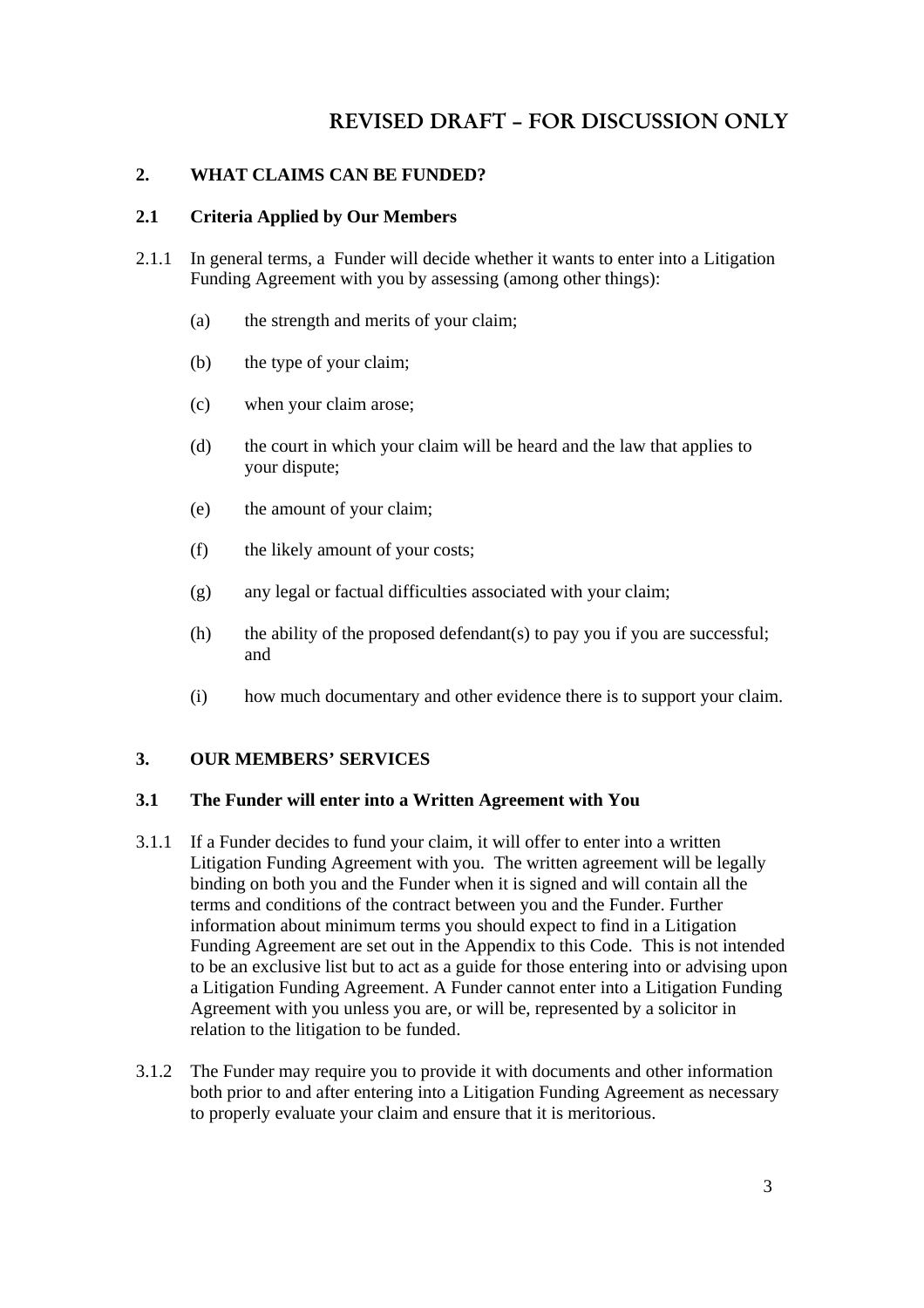- 3.1.3 The actual terms and conditions of the Litigation Funding Agreement you enter into will vary according to the terms of trade of the Funder concerned and will be negotiated between you (or your lawyer) and the Funder. However, in all cases the Funder must comply with this Code.
- 3.1.4 The Litigation Funding Agreement may contain provisions which allow for one or more organisations (which may include another Member) to co-fund the litigation with the Funder. The Funder you have signed with, as a Member of the Association, remains responsible to you for ensuring that any litigation they fund complies with the Code regardless of whether any co-funder is a Member or not.

### **3.2 Advertising**

3.2.1 Our Members may approach you directly to propose funding for your claims and litigation. The Member must, on making contact, disclose that they are a Member of the Association and offer to provide you with a copy of this Code

3.2.2 You are not under any obligation to discuss or accept any funding proposal with any Funder. If you indicate to the Funder that you are not interested in any funding proposal the Funder may put to you, the Funder must not contact you again in relation to that proposal, though you remain free to contact the Funder.

3.2.3 Our Members may advertise their services and may refer in their advertising to the fact that they are Members of the Association.

#### **4. Our Members' Commitment to You**

- 4.1 Our Members promise to treat you fairly and reasonably when providing you with services covered by this Code. In particular, our Members make the following commitments to you:
	- (a) They will ensure that their promotional literature is clear and not misleading;
	- (b) They will not accept any claim for funding which they consider to be frivolous or vexatious or which in their view otherwise lacks merit and good prospects of success
	- (c) They will support the efficient resolution of your claim. This may include funding alternative dispute resolution procedures;
	- (d) They will treat your sensitive personal and commercial information as private and confidential as required by law, and will take all reasonable steps to protect any legal privilege attaching to your documents or communications;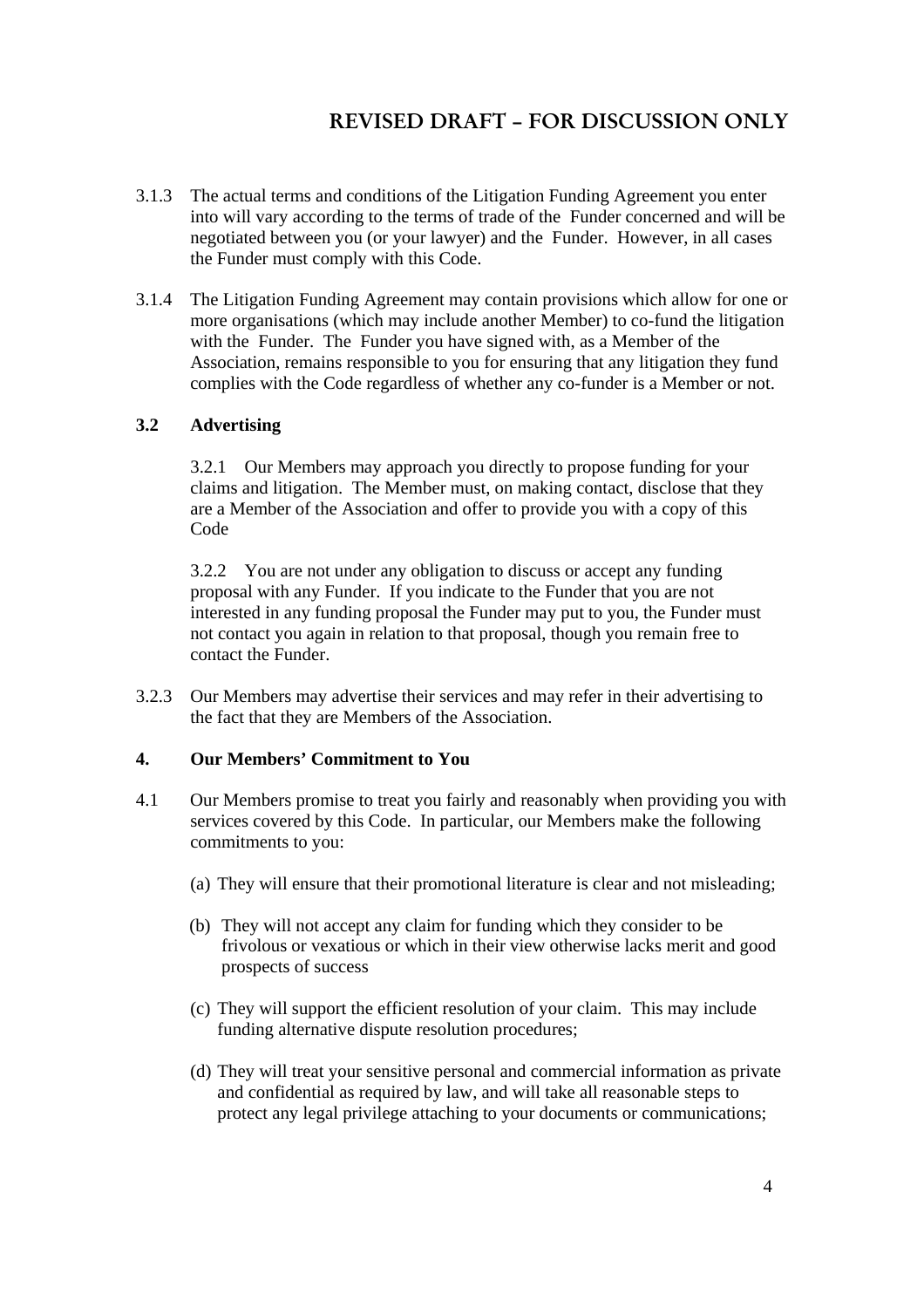- (e) They will handle quickly and cooperatively with any reasonable complaint you may have;
- (f) They undertake to publicise this Code and ensure that they have the resources and capability to put it into practice;
- (g) They will not engage in any anti-competitive conduct in implementing this Code

#### **4.2 Our Members' Financial Capacity – Capital Adequacy Requirements**

4.2.1 A Member complies with the capital adequacy requirements under this Code, if the Member

- (a) (i) is able to pay all its debts as and when they become due and payable;
	- (ii) has total assets that exceed total liabilities as shown in the most recent balance sheet of the Member;
	- (iii) has no reason to believe that its total assets would not exceed its total liabilities on a current balance sheet;
	- (iv) reasonably expects that it will have adequate resources of cash or cash equivalent (when needed) to meet its liabilities for at least the next three months (including any additional liabilities it might incur during that period), taking into account all commercial contingencies for which the Member should reasonably plan; and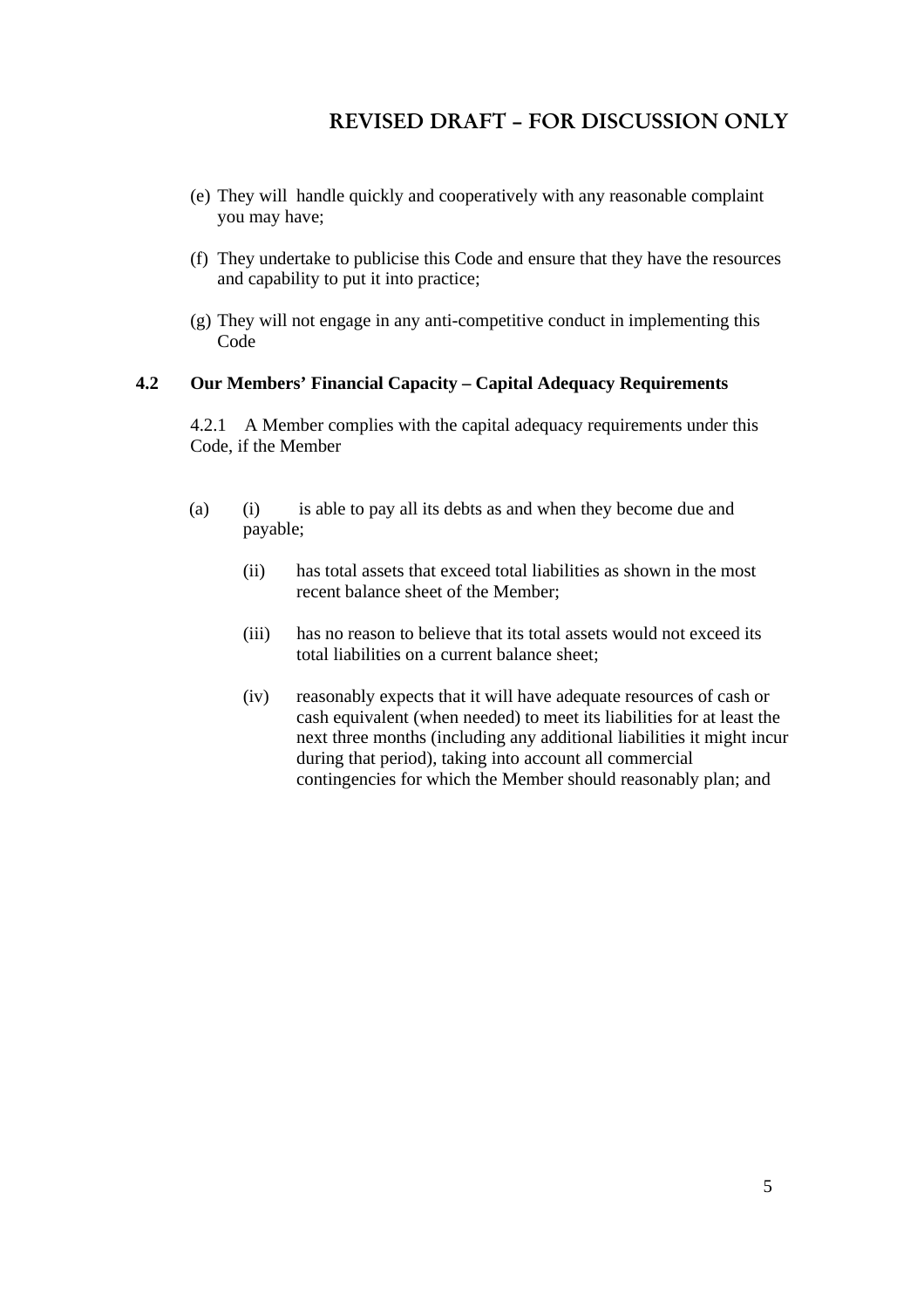- (v) has ensured that a responsible officer of the Member has documented that the officer has the reasonable expectation for at least the following three month period together with the reasons for forming that expectation, the contingencies for which the Member considers it is reasonable to plan, the assumptions made concerning the contingencies and the basis for selecting those assumptions; or
- (b) the Member is covered by an agreement for the current calendar year by virtue of which the Member's (ultimate) parent company shall compensate any annual net loss incurred by the Member during the term of the agreement to the extent that such loss is not compensated by withdrawing amounts from the profit reserves which were transferred to such reserves during the term of the agreement and the (ultimate) parent company is a regulated insurance company that is covered by EU capital adequacy requirements or is otherwise the holder of a financial services license issued by a national regulator approved by the Association.

### **5.1 Your Obligations**

- 5.1.1 If you enter into a Litigation Funding Agreement and your claim goes to trial, you may be required to give evidence in court. You may also be required to provide copies of all of your relevant documents to the other side. We do not pay you to give evidence, to gather and supply your documents to your solicitors or to help with the case generally. The Funder is also not involved in the gathering or preparation of any evidence. That is a job for your solicitor.
- 5.1.2 If other people have the same or similar claims as you, the Funder may decide to fund their claims too. This may mean that you and they become claimants in the same litigation or that you become a representative party or are represented by another.
- 5.1.3 You must comply with all other obligations as set out in the Litigation Funding Agreement, for example, keeping your contact details up to date and providing all reasonable assistance to your lawyers to prosecute and successfully resolve your claim.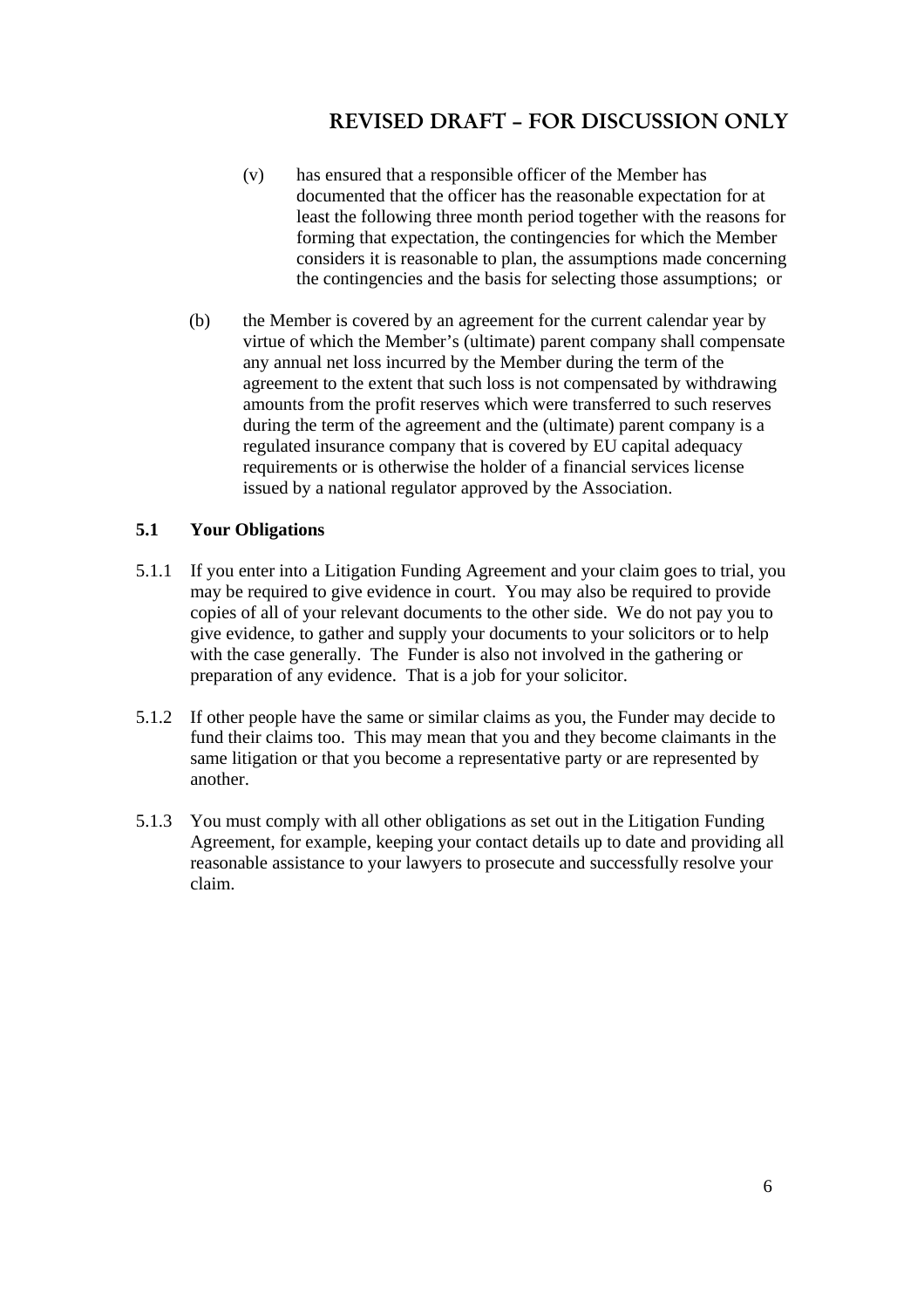### **5.2 Insurance**

- 5.2.1 The Funder may pay for the premium for an insurance policy on your behalf for the purposes of covering any Adverse Costs Orders which may be made against you.
- 5.2.2 The cost of obtaining this policy will be subject to reimbursement from any damages or settlement sum as part of the costs of funding the litigation.

### **5.3 Your Litigation**

5.3.1 The Funder will leave the ultimate decision over the conduct of your litigation to you and your Lawyers, whose duty to act in your best interests will remain unfettered.

### **5.4 Settling Your Claim**

5.4.1 Only you can decide whether to settle your claim. The Funder may, however, ask you to obtain Counsel's opinion on any settlement offer with the opinion being binding on you and on the Funder. The Funder will pay for that opinion.

### **5.5 What Happens if Your Claim is Successful?**

- 5.5.1 If your claim is settled or successfully concluded by judgment in your favour, the Funder will be entitled (subject always to the terms of your Litigation Funding Agreement) to:
	- (a) repayment of all money it has paid in relation to your litigation and claims; and
	- (b) the Agreed Share of the Resolution Sum.

There will be no further charges beyond this.

### **5.6 What Happens if Your Claim is Unsuccessful?**

5.6.1 To the extent that was agreed in the Litigation Funding Agreement, the Funder will pay any Adverse Cost Orders which may be made in favour of the defendant and which are not otherwise payable by insurance and will pay Your Costs, subject always to the terms of your Litigation Funding Agreement.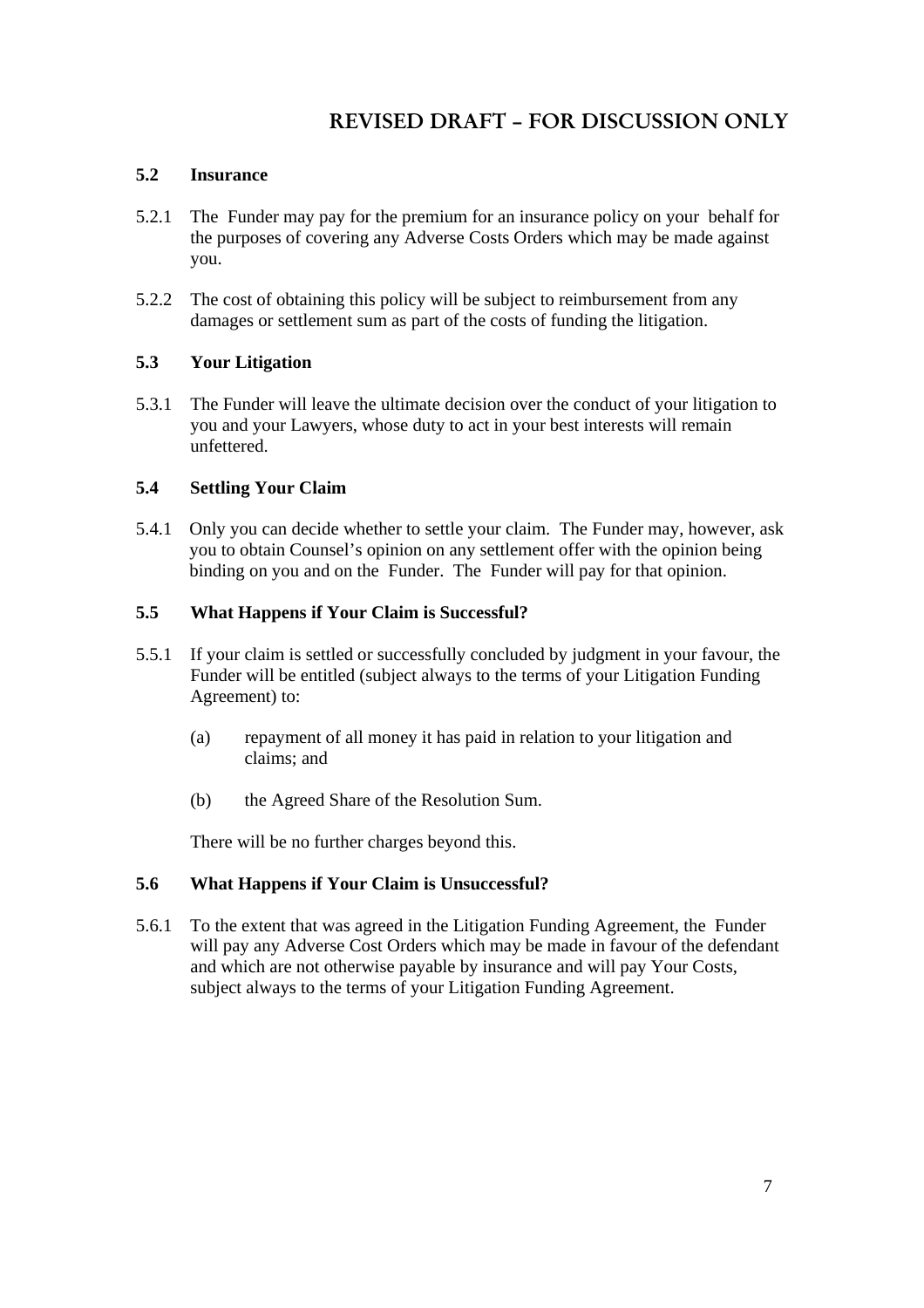### **6. WHAT OUR MEMBERS CHARGE**

### **6.1 The Agreed Share**

6.1.1 Our Members will charge you a fee, being the Agreed Share, as consideration for providing funding to you. You need to be aware of the clauses set out in the Litigation Funding Agreement that determine the rate of the Agreed Share. The Funder and you may agree on an increased Agreed Share in the event you ask the Funder to provide additional funds to bring or defend an appeal.

### **6.2 Reimbursement of Costs**

- 6.2.1 In addition to the Agreed Share, our Members will be reimbursed all costs they have incurred in relation to the claims and the litigation from any Resolution Sum you receive.
- 6.2.2 Included in this calculation of costs will be the payment of any outstanding insurance premium (if any) obtained on your behalf in accordance with clause 5.2 of this Code.

### **7. YOUR SOLICITOR'S ROLE**

### **7.1 You Must Have a Solicitor**

7.1.1 A Funder cannot enter into a Litigation Funding Agreement with you unless you are represented by a Solicitor in relation to the funded litigation, and the solicitor has advised you in relation to the Litigation Funding Agreement.

### **7.2 The Solicitor Duties to You**

7.2.1 The Solicitor will have a duty to act in your best interests and the Litigation Funder cannot modify or interfere with that obligation.

### **7.3 The Terms on Which the Solicitor will Act for You**

- 7.3.1 Your solicitor must act in accordance with legal requirements and with the Solicitors' Code of Conduct from time to time in force and other professional rules. These include duties to act for you with integrity, and in your best interests and the solicitor must not allow his or her independence to be compromised.
- 7.3.2 Whilst the Funder may assert some measure of control over the litigation funding, your solicitor must not cede control of his or her firm or the conduct of your case to the Funder.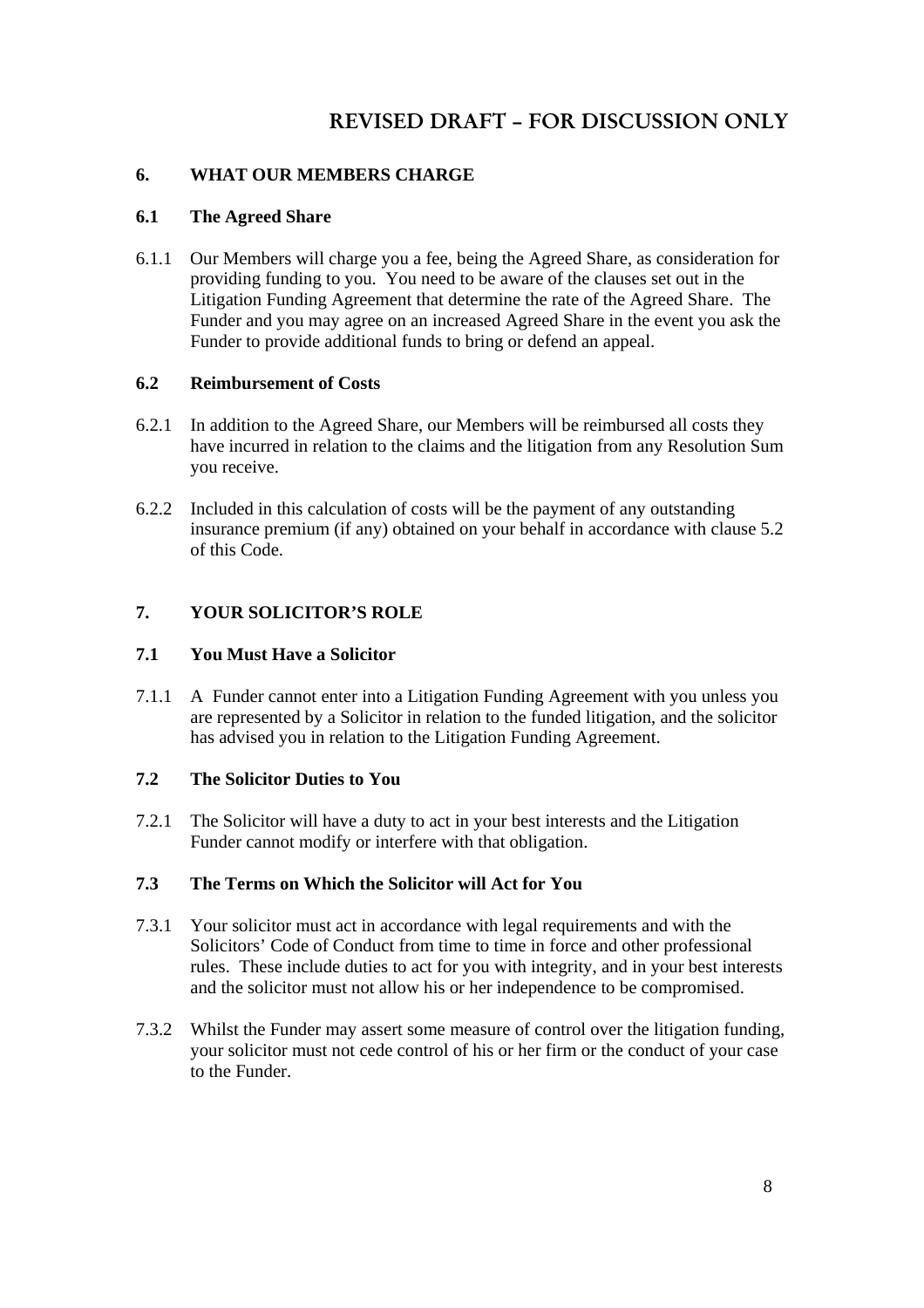- 7.3.3 Your solicitor should advise you on the merits of entering into, or continuing with a Litigation Funding Agreement, explain to you the basis on which you will be charged by the Funder and give you details of the estimated cost of the litigation.
- 7.3.4 If your solicitor has a personal benefit or interest in the Funder he or she must disclose that with complete frankness and insist on you receiving independent legal advice.
- 7.3.5 Your solicitor must ensure that any settlement reached with the support of the Funder is in Your best interest and not made solely with a view to obtaining the Solicitor's fee.

### **8. PROTECTION OF YOUR CONFIDENTIAL INFORMATION**

### **8.1 What Information will be Protected?**

- 8.1.1 Your relationship with the funder is protected by the principle of confidentiality. This confidentiality, and the protection it affords, extends to cover information shared within the context of this relationship. The Data Protection Act 1988 provides the statutory framework which governs the confidential treatment of your information by the funder.
- 8.1.2 Your relationship with your solicitor is protected by the principles of confidentiality and legal privilege as set out under the rule 4 of the Solicitors' Code of Conduct 2007. This code of conduct may be accessed online at: http://www.sra.org.uk/solicitors/code-of-conduct.page. Your solicitor will explain this to you.

## **9. WHAT OUR MEMBERS MUST TELL YOU**

### **9.1 You are Entitled to Full Disclosure of All Terms and Conditions**

- 9.1.1 The Funder will provide you with full terms and conditions of the Litigation Funding Agreement.
- 9.1.2 In addition, the Funder will disclose to you all ancillary or related agreements or arrangements it may have entered into in relation to your claims (including, where relevant, any co-funding agreements or arrangements) that could adversely affect you.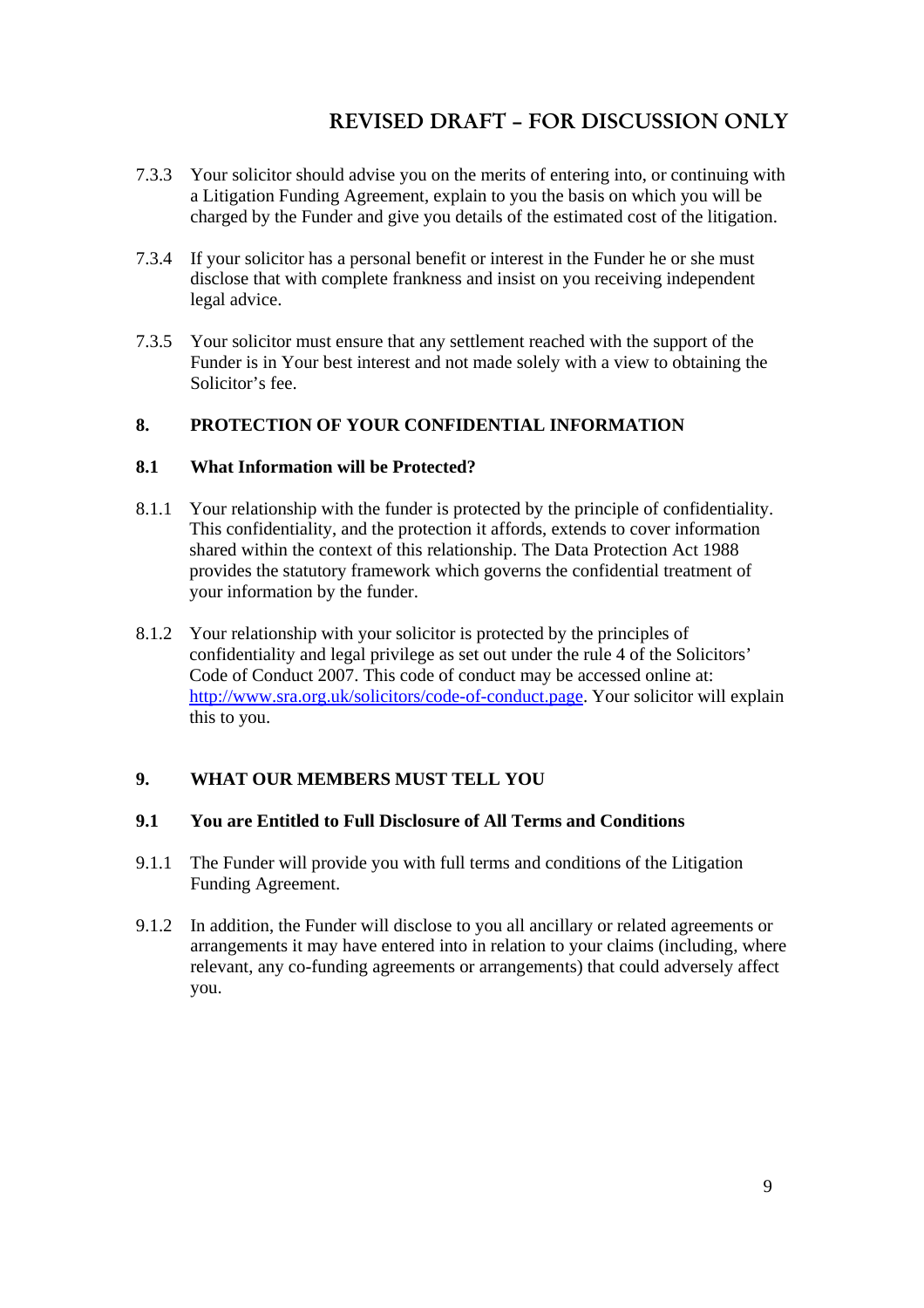#### **10. IF YOU HAVE A COMPLAINT**

### **10.1 How to Make a Complaint**

- 10.1.1 If you have a complaint, you should raise it first in writing with the case manager at the Funder who has been responsible for your Litigation Funding Agreement.
- 10.1.2 The case manager will acknowledge your complaint promptly, and explain how the complaint will be addressed by the Funder. The complaint will be dealt with fairly and promptly, and you will be informed in writing of the outcome of the complaint. The case manager will keep you informed on a regular basis on the status of the complaint.

#### 10.2 **Dispute Resolution Process**

- 10.2.1 If the Funder cannot satisfactorily resolve your complaint, you can use the Association's dispute resolution procedure.
- 10.2.2 Your complaints will be dealt with by the Association at no cost to you.
- 10.2.3 If you or the Funder has a dispute concerning the terms of the Litigation Funding Agreement or the terms of this Code that you cannot resolve, one party must serve on the other a notice (the "**Dispute Notice**") with a copy to the Association
- 10.2.4 The Dispute Notice must set out in detail the nature and grounds of the dispute and the outcome sought.
- 10.2.5 The Funder and the Claimant shall, within 14 days of service of the Dispute Notice, agree and appoint a Queen's Counsel (the "**Assessor**") to make an independent assessment and determination of the dispute (the "**Determination**").
- 10.2.6 In default of both parties agreeing the appointment of an Assessor in accordance with clause 10.2.5 either party may thereafter apply to the Chairman for the time being of the Bar Council of England & Wales to nominate an Assessor.
- 10.2.7 Within 14 days of the appointment of the Assessor, the parties shall each send to the Assessor a paper setting out their position, arguments and the evidence upon which they propose to rely. The decision of the Assessor on the Determination shall be final and binding on you and the Funder, and shall take effect 7 days after it is published to the parties. A copy of the Assessor's decision shall be provided to you, the Funder and the Association.
- 10.2.8 The Assessor shall determine in his or her absolute discretion the procedures and rules to apply in the conduct of the Determination.
- 10.2.9 The Funder will meet its own costs and the costs of the Assessor in providing the **Determination**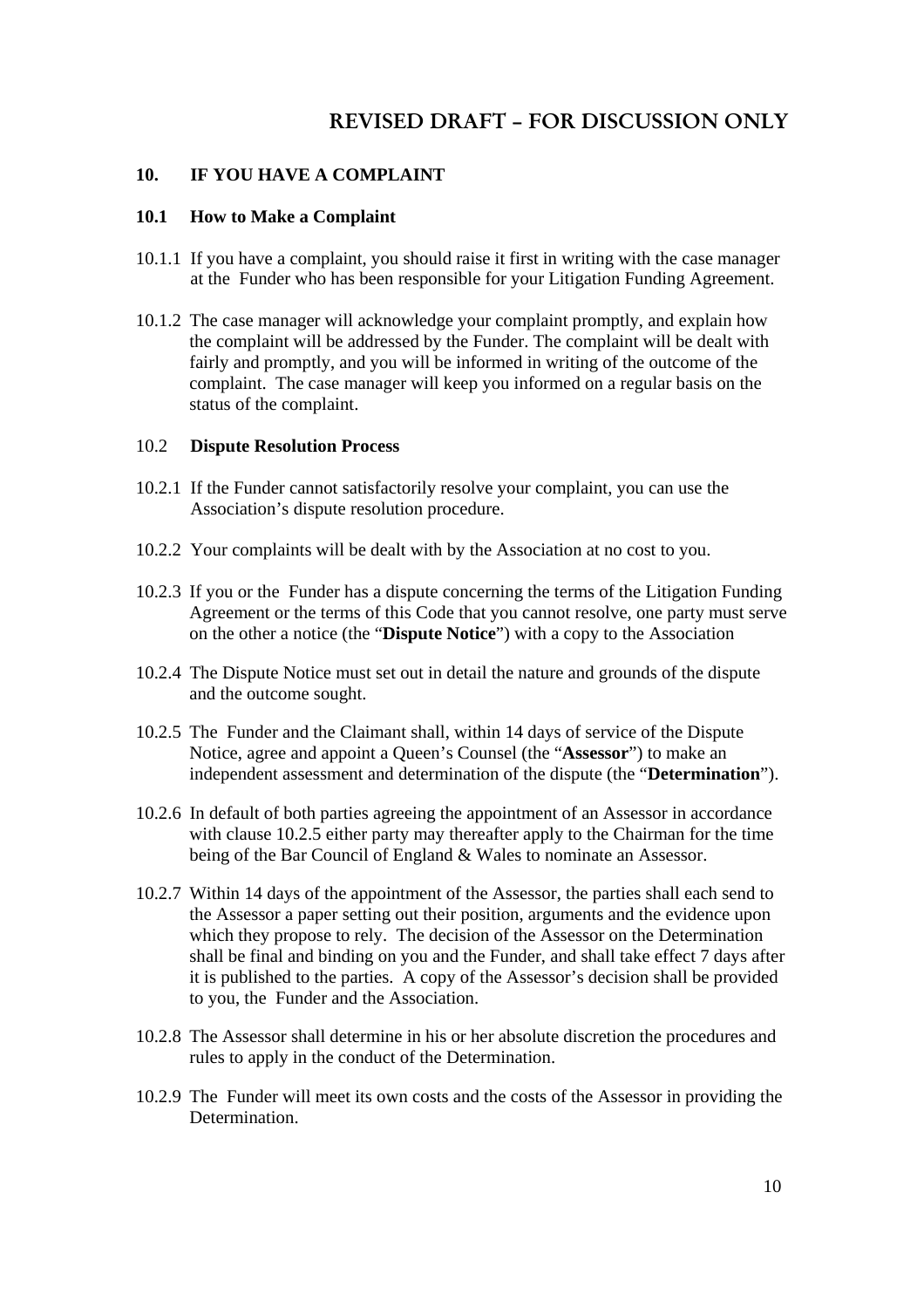### **11. ENFORCEMENT**

- 11.1 The Association seeks to ensure compliance with this Code by all members and takes any breach of this Code seriously.
- 11.2 Any Member who is found, as a result of any Complaint determined in accordance with clause 10 above, to be in serious breach of this Code will be liable for expulsion from the Association. In such an event, the Association will assist the claimant where possible to obtain a satisfactory resolution of the claimant's complaint. The Association will not however be responsible for indemnifying any shortfall in the Litigation funding Agreement.

### **12. OUR MEMBERSHIP**

#### **12.1 Criteria to Belong to the Association**

- 12.1.1 Membership of the Association is open to any Funder that funds or is contemplating funding proceedings in any Court or tribunal in the United Kingdom pursuant to a Litigation Funding Agreement.
- 12.1.2 All Members must disclose the fact of their Membership in each Litigation Funding Agreement they enter into subsequent to becoming a Member. They shall also make this information available on their web site.

#### **12.2 Where to get a List of Our Members/Former Members (incl. reasons for termination of Membership)**

12.2.1 [Insert contact details for the Association]

#### **13. HOW TO CONTACT US**

#### **13.1 How to Contact the Association**

13.1.1 [Insert contact details for the Association]

#### **13.2 How to Contact Your Funder**

13.2.1 The full contact details of your Funder will be provided in the Litigation Funding Agreement.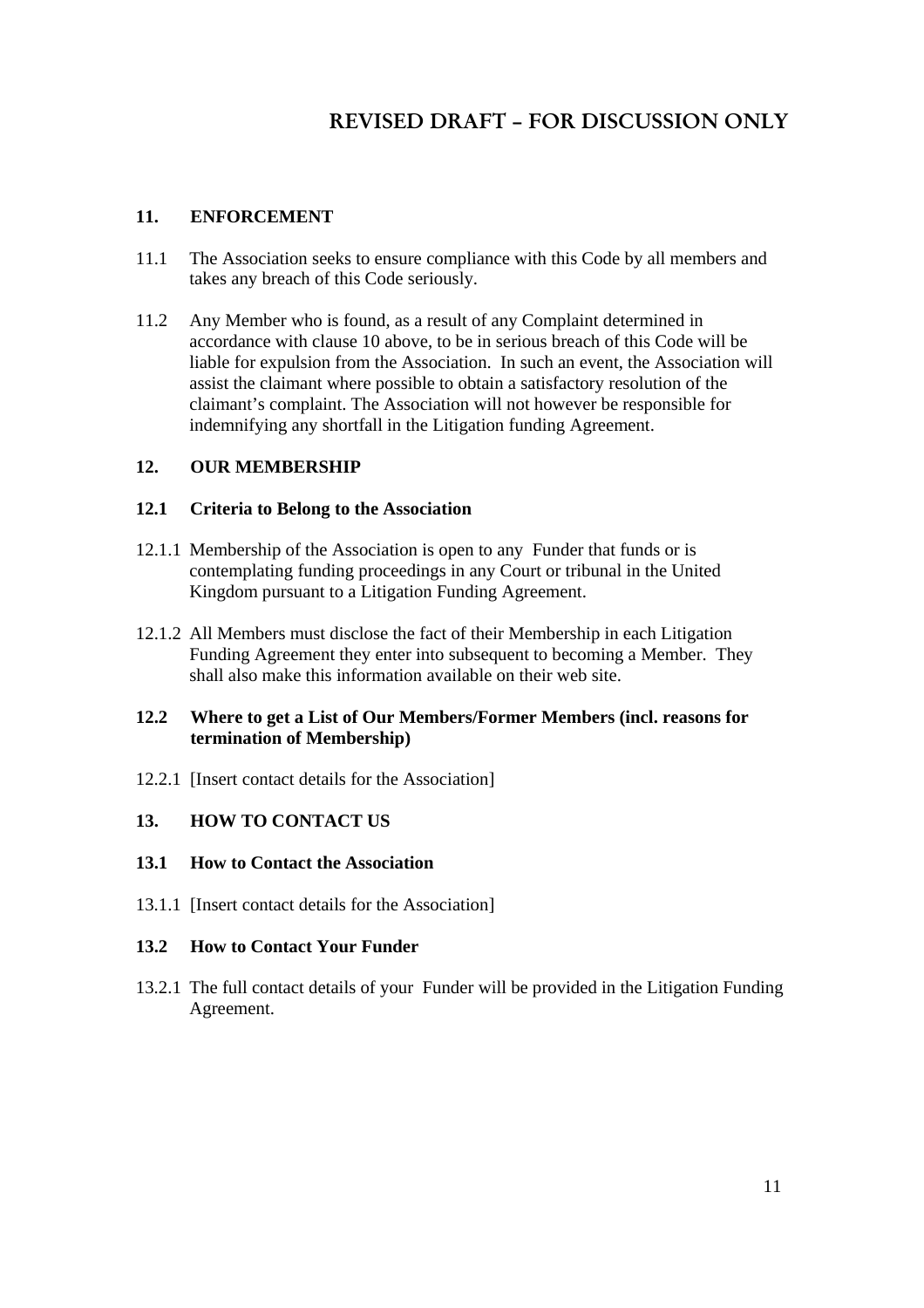### **14. AMENDMENTS TO THIS CODE**

14.1.1 The contents of this Code will be reviewed on a regular basis. Members and interested parties can make written suggestions to the Association. A full review of the Code, its effectiveness and relevance and of Members' compliance with it will be carried out by the Association. The Civil Justice Council will be provided with a copy of the annual review. Major amendments will be publicized in a transparent way.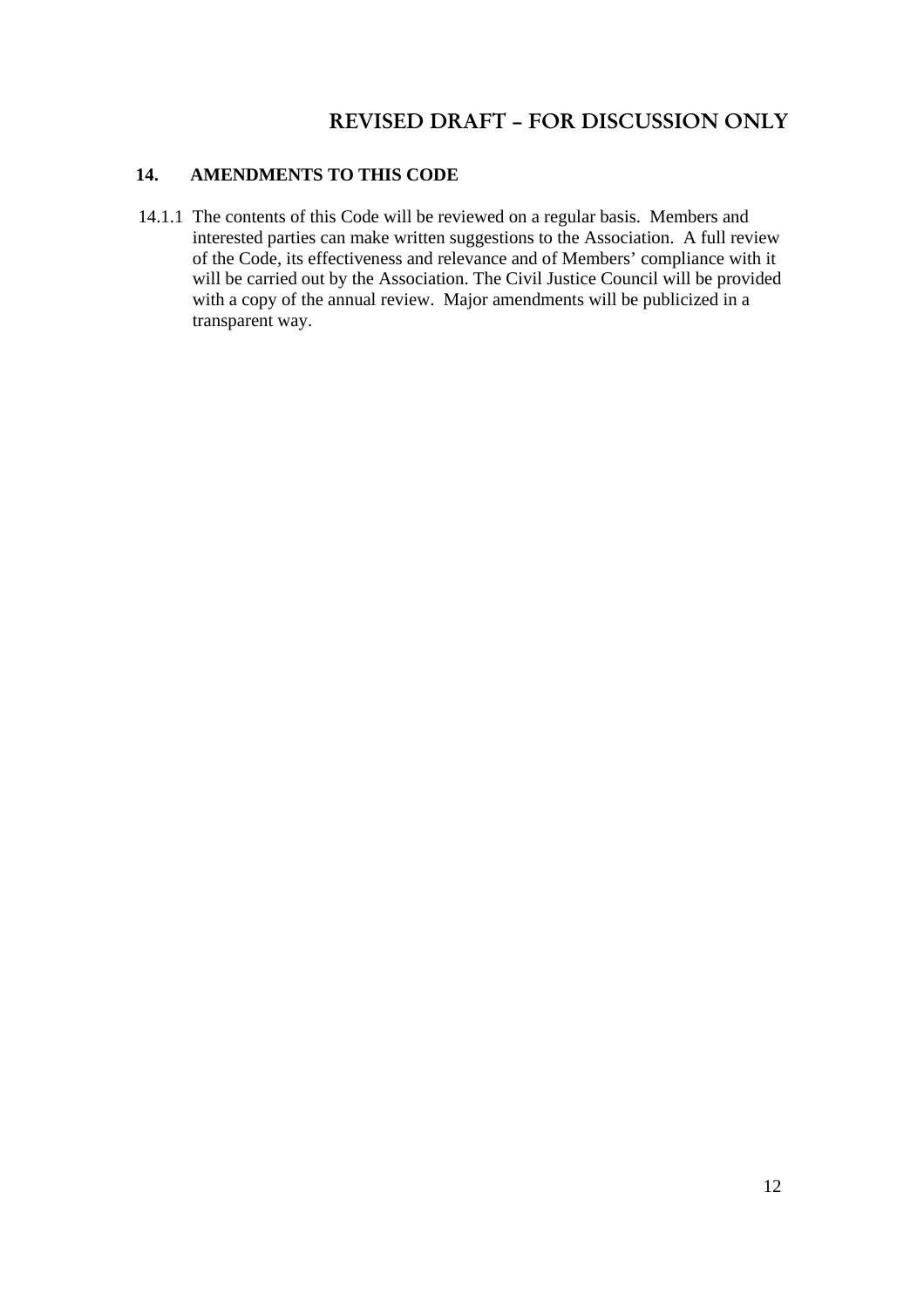## **APPENDIX**

# **1. WHAT THE DEFINED TERMS IN THIS CODE MEAN**

| <b>Adverse Costs Order</b>                    | means any quantified costs order made by a Court in<br>favour of a defendant covered by the Litigation<br>Funding Agreement.                                                                                                                                                                                   |
|-----------------------------------------------|----------------------------------------------------------------------------------------------------------------------------------------------------------------------------------------------------------------------------------------------------------------------------------------------------------------|
| <b>Claimant</b>                               | means any person, firm, or company with claims<br>which may be the subject of a Litigation Funding<br>Agreement.                                                                                                                                                                                               |
| <b>Agreed Share</b>                           | means that share of the Resolution Sum which the<br>Claimant and the Funder agree will be paid or<br>assigned to the Funder in consideration of the Funder<br>providing funding for the bringing of proceedings.                                                                                               |
| <b>Legal Privilege</b>                        | means the privilege against disclosure which attaches<br>to communications passing between a client and the<br>client's solicitor or legal adviser or to communications<br>in contemplation of litigation.                                                                                                     |
| <b>Litigation Funding</b><br><b>Agreement</b> | means an agreement under which the Funder agrees to<br>fund (in whole or in part) the provision of litigation<br>services (by someone other than the Funder) to the<br>Claimant and the Claimant agrees to pay a sum, or<br>assign a share of the Resolution Sum, to the Funder in<br>specified circumstances. |
| <b>Resolution Sum</b>                         | means the amount or amounts of money or the value<br>of goods, services or benefits obtained for which the<br>claims are settled or for which judgment is given in<br>any proceedings in favour of the Claimant, including<br>any cost orders made in favour of the Claimant and<br>interest.                  |
| <b>Your Costs</b>                             | means all or any of the items referred to in clause 4.2.1<br>(a) to (f) of this Code incurred by the Claimant in the<br>course of any litigation to vindicate the claims.                                                                                                                                      |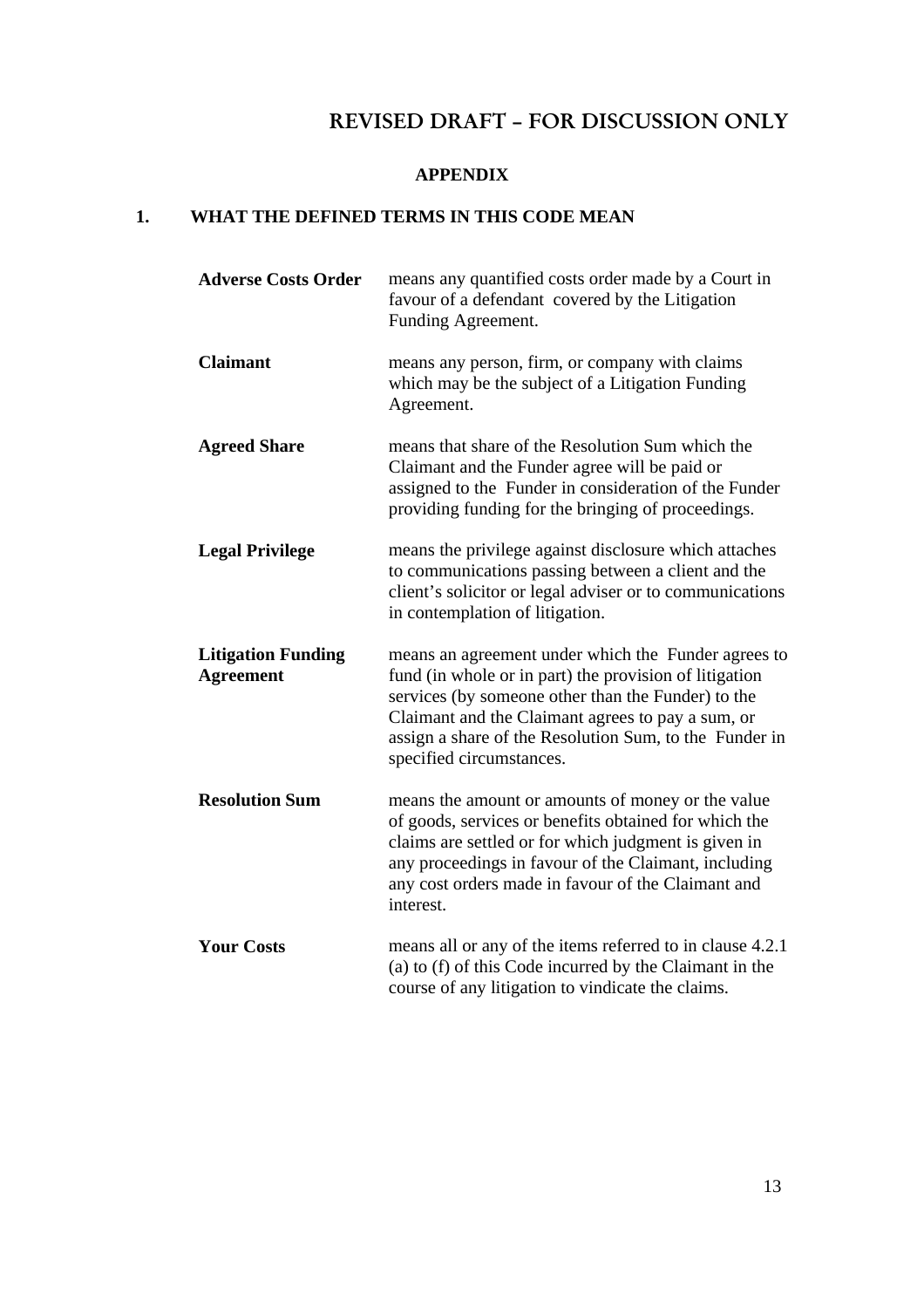### **2. KEY TERMS OF THE LITIGATION FUNDING AGREEMENT**

### **2.1 Taking Advice**

2.1.1 You must take your own legal advice in relation to the Litigation Funding Agreement prior to signing it. We recommend that you also take advice on the taxation implications for you should you decide to proceed with the Litigation Funding Agreement.

### **2.2 Payment of Your Legal Costs and Expenses**

- 2.2.1 If the Funder enters into a Litigation Funding Agreement with you, the Funder will pay such of the costs of your litigation as are specified in the Litigation Funding Agreement. These costs may, depending on the agreement you reach with your Funder, include:
	- (a) the reasonable legal fees of prosecuting the claims in relevant court proceedings;
	- (b) all expenses reasonably incurred by your solicitors including counsel's and expert's fees;
	- (c) court costs;
	- (d) any reasonable insurance premiums for insurance taken out in your name with the agreement of the Funder ;
	- (e) any other out of pocket expenses of the Funder associated with the litigation and the resolution of your claims; and
	- (f) VAT (if any). If you are registered for VAT you may be requested to seek repayment of that VAT and repay it to the Funder throughout the course of the Litigation Funding Agreement.

### **2.3 Payment of any Adverse Costs Orders**

2.3.1 If your claim is unsuccessful and you or the Funder is ordered by the Court to pay the defendant's costs, the Funder will pay those costs unless there is an agreement that such costs will be covered by another means and do not comprise part of the funding provided in the Litigation Funding Agreement.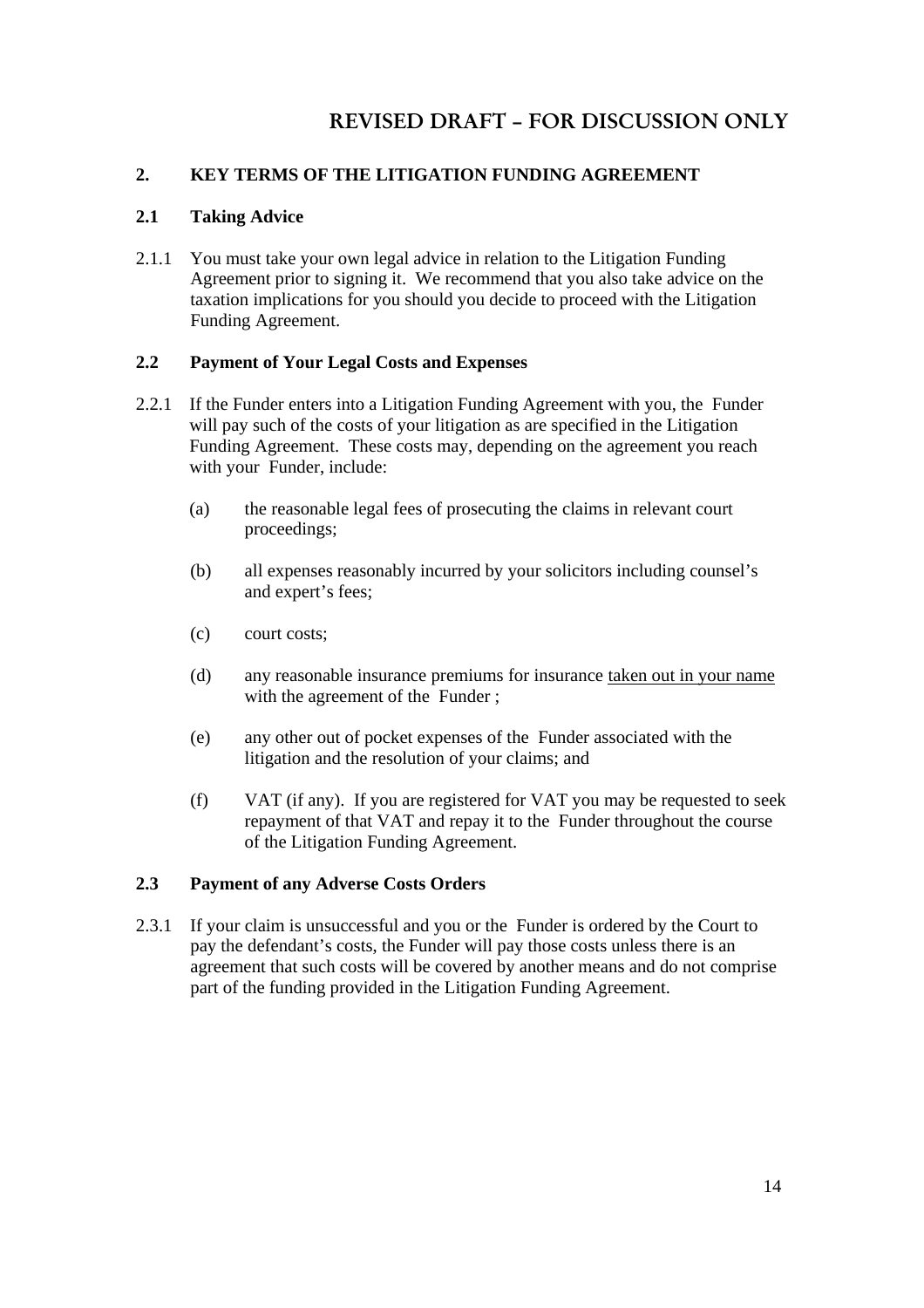### **2.4 Payment of Security for Costs**

- 2.4.1 If in any litigation you or the Funder is ordered by the Court to provide security for the defendant's legal costs, the Funder may (subject always to the terms of your Litigation Funding Agreement) provide that security by:
	- (a) paying money into court; or
	- (b) providing a bank guarantee; or
	- (c) providing a guarantee or undertaking to the defendant and/or to the court;

or

- (d) means of a policy issued by an ATE insurer;
- (e) means of a bond from an ATE insurer or other third party

in each case as ordered by the court.

#### **2.5 Other Services**

2.5.1 The Litigation Funder may also provide any other non-legal assistance which you or your solicitors may reasonably request in connection with your claims.

### **2.6 What Happens if there is an Appeal?**

2.6.1 If it considers the appeal to be meritorious and financially viable, the Funder will pay the costs of any appeal and any adverse cost orders that may arise from the appeal. The Funder may seek to negotiate an increase in the Agreed Share to reflect the increased costs and risks being undertaken by the Funder.